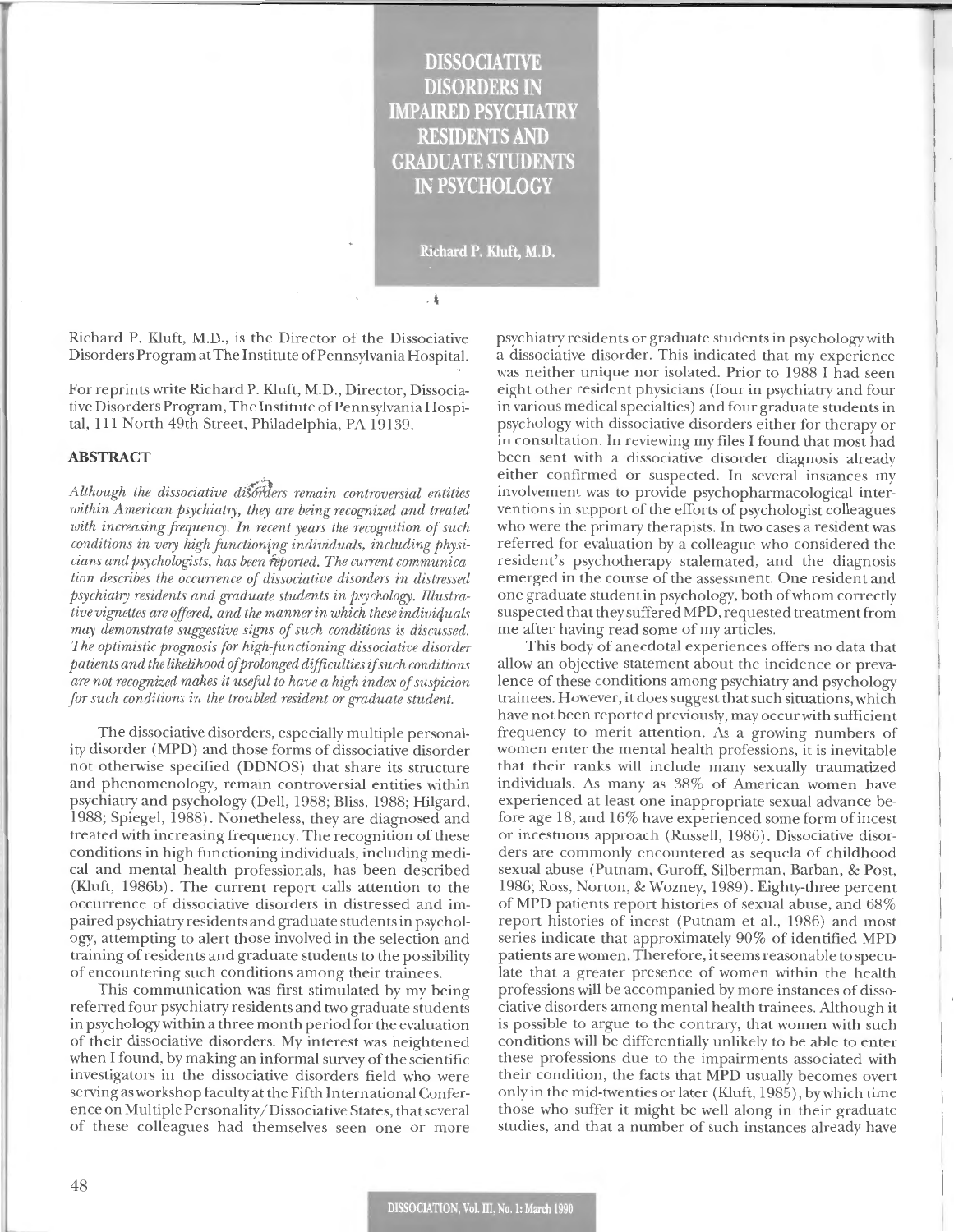been reported (Kluft, 1986b), make this alternative unlikely.

The mental health trainee who suffers a dissociative disorder may encounter more problems in being identified and in seeking help than the trainee who suffers a more familiar type of difficulty. The dissociative disorders are almost invariably associated with findings that suggest the presence of more commonplace conditions (Bliss, 1980; Putnam et al., 1986; Ross et al., 1989; Coons, Bowman, & Milstein, 1988; Coons & Milstein , 1986; Kluft, 1985) which may either co-occur with them or be expressions of a superordinate dissociative disorder diagnosis (Putnam, Loewenstein, Silberman, & Post, 1984). The natural history of MPD and MPD-like formsofDDNOS, although recently described (Kluft, 1985) , remains unfamiliar to most clinicians, who continue to think of these conditions in terms of their less frequently observed but more familiar florid manifestations. It would not be unfair to state that many psychiatrists and psychologists have yet to develop a body of experience with such patients, a situation that might be expected to impact upon their ability to recognize these conditions. Furthermore, it is common for those who suffer these conditions both to deny their difficulties and to dissimulate quite skillfully (Kluft, 1985, 1986b, 1987c). Conversely, those who present for treatment having made an accurate self-diagnosis are frequently disbelieved. The result of these factors is that the patientwith this type of condition is likely, on the average, to remain undiagnosed for over half a dozen years within the mental health care delivery system (Putnam et al., 1986; Ross eta!., 1989; Coons et al., 1988)

Unhappily, the controversy that surrounds these conditions may obscure diagnostic objectivity. Should a resident be in training in a program in which the condition that he or she suffers is the object of skepticism or derision, it is not unlikely that the halo effects of such attitudes will influence both the resident's freedom to express his or her circumstances (to the extent that he or she is aware of them) and the ability of potential therapists affiliated with that program (who may share those attitudes) to hear what is being said in an unbiased manner. Furthermore, the likelihood that the faculty members of such a program would feel it necessary to keep abreast of the relevant literature of a disregarded field is remote.

The vignettes below are drawn from cases encountered over a dozen years. Although highly abbreviated and somewhat modified in the interests of space and confidentiality, they may prove useful in alerting those involved in the training and supervision of psychiatric residents and graduate students in psychology. Further, in the interests of confidentiality, all illustrations are written as if the individuals in question had been residents in psychiatry.

#### *Case illustrations*

1. A highly-regarded female psychiatric resident attempted suicide shortly after her father died. Initially she appeared to be having a major depressive episode, but her psychiatrist soon appreciated that she had few classic indicators of depression and failed to fulfill diagnostic criteria for this condition. Looking further, he noted that her moods fluctuated widely and rapidly, sometimes within minutes.

She also showed subtle signs of switching (Putnam, 1988; Franklin, 1988) , and many other suggestive signs of MPD (Franklin, 1988; Kluft, 1987a) , including amnestic episodes. Suspecting MPD, he involved a consultant, who observed that the patient's signs of switching were often related to questions about her father. In a series of interviews, the consultant simply focused attention upon her relationship with her father, and the spontaneous emergence of another personality occurred in the course of discussing conflictual material. The diagnosis confirmed, she continued therapy with her psychiatrist and shortly thereafter recovered memories of father-daughter incest. After a brief leave of absence, during which she handled the recovery of many painful memories in a series of long sessions, she was able to resume and complete her training. Her case proved rather simple; within a year she had integrated. She went on to obtain a full-time academic position and to perform well.

2. Shortly before returning to her home state for residency training, a woman began to have flashbacks of severe sexual and physical abuse within her family of origin. She attempted suicide by injecting what she anticipated would be a lethal air embolus. Her experience of the act was without a sense of ownership. She had not willed it. She recalled "seeing it [from a vantage point outside of her body] as if someone else were doing it" Furthermore, when she saw herself injecting the embolus she thought she did not look like herself. She felt that she was watching some other person who somewhat resembled her and was vaguely familiar.

She had entered treatment a year prior to this episode. Her history was remarkable for a virtually global amnesia prior to age 12. When she began to explore her flashbacks she began to hear voices inside her head. Some were command hallucinations, urging self-mutilation or suicide. She was first considered schizophrenic, but the voices did not respond to an adequate trial of neuroleptics. Her therapist became aware of an article (Kluft, 1987b) indicating the overlap of apparent schizp.hrenic phenomenology with MPD. .

Two consultants confirmed the presence of DDNOS with features suggestive of MPD, and doubted the patient's capacity to proceed with training. She deferred relocating and remained in treatment with her therapists, who soon documented the full phenomenology of classic MPD. Ulti- . mately she was able to complete a residency and enter practice, supported throughout by intensive psychotherapy.

3. A female resident had experienced repeated difficulties throughout the first two years of training. She followed refommendations to seek treatment, but felt that her complaints were not understood. Three attempts to enter therapy proved unsuccessful on this basis. Initially she felt understood by her fourth psychotherapist, but he approached her sexually. She fled this man's office, and began to have nightmares she could not recall, and vague impressions that she had been abused as a child. She found a female therapist by whom she felt understood. This therapist recognized that many of her symptoms were dissociative in nature. The therapist wanted to be able to sustain the resident through the course of training, and feared that an uncovering treatment would leave the resident, already very shaky and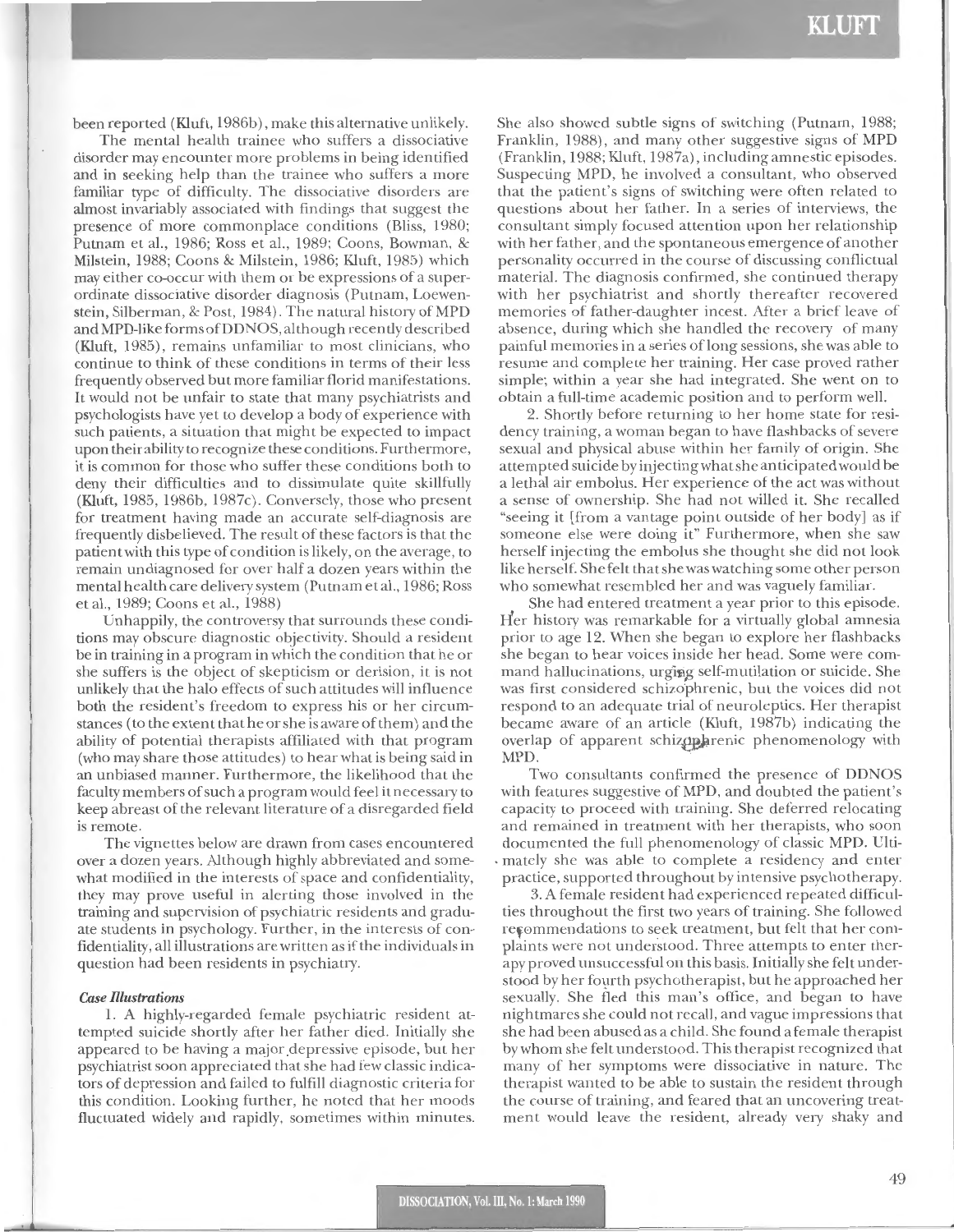beleaguered, completely ovenvhelmed. Consequently, the therapist requested consultation. The consultant concurred with the therapist's diagnosis of DDNOS and agreed that supportive measures were in order. A year later the patient had become much stronger, but was beginning to get vivid flashbacks of memories of abuse; her functioning began to deteriorate. The consultant was asked to do a series of hypnotic interventions to preempt the emergence of distressing material during the resident's professional activities. This strategy proved effective – the material was accessed and abreacted in a manner that preserved the resident's function. She was able to complete her training and obtained a full-time position within an academic setting.

4. A female resident performed adequately but unevenly. Some supervisors considered her to have excellent potential; others found her confusing and enigmatic. She had frequent absences, missed many conferences and supervisory sessions, and often had to labor to explain her failures to deal with paperwork in a timely fashion. She had difficulty taking adequate histories, and often "spaced out" when patients shared upsetting material, especially about sexual abuse. She sought treatment, but was unable to relate to six successive psychiatrists. After a year of floundering, she sought treatment with a former supervisor, who had confronted her over several dissociative phenomena he had witnessed during his preception of her. Two years after incestuous material had been retrieved in therapy her father confessed his sexual misuse of her and her mother admitted that she had been aware of the incest. In retrospect it cpuld be appreciated that this resident's absenteeism had occured when certain personalities had assumed executive control. She had succeeded in disguising her condition from her colleagues and all but one of her educators. She graduated and is doing well in practice.

## **DISCUSSION**

Many obstacles obstruct the recognition of the distressed or impaired health professional. The majority of the literature on this subject concerns physicians. Denial, both by the physician, concerned others, and colleagues is commonplace (Scheiber, 1983). The problems of the psychiatric resident, and less so those of the graduate student in psychology, may be rationalized as due to the burdens of a heavy workload and new responsibilities upon an immature and inexperienced young person who has yet to master his or her new profession. This may occur even in programs that encourage their trainees to pursue personal therapy or psychoanalysis- such treatment is often seen as being in the service of professional growth rather than for the treatment of a diagnosable men tal disorder.

Individuals with dissociative disorders are unlikely to be identified during the routine process of interviewing candidates for psychiatry residencies or graduate schools in psychology. Most, however florid their difficulties, are able to "get their act together" for brief periods of time and/ or to dissimulate (Kluft, 1985,1986b,1987c). A colleague recalls interviewing such an individual and rating her highly, only to learn many years later that she had suffered classic MPD, and

had taken her interviews in one highly functioning personality.

Perhaps the most suggestive sign that one is dealing with a dissociative disorder is the failure of a patient to enjoy a full and lasting recovery as a result of conscientious and competent treatment of adequate duration for a treatable condition that the patient is assumed to be suffering. Such circumstances are rarely evident in trainees, who may be just beginning a first therapy experience and/ or may not have shared the fact of their being in treatment with their program. Nonetheless, a history of a trainee's failure to connect with a series of competent therapists may offer suggestive hints. Also, since specific indications of a dissociative disorder may be difficult to infer absint a series of diagnostic interviews, and may never be noted or elicited by a clinician who is not familiar with these disorders, it is important to begin to consider the possibility of such a condition when a resident is showing a general "failure to thrive " in either the program, therapy, or both.

The latter advice is not meant to indicate that all such residents are likely to have dissociative disorders. It merely stands as a reminder that the presence of such a disorder might well be suspected on this basis, and kept in one's differential diagnosis. This is especially true in the case of the female resident. The more chronic dissociative disorders are post-traumatic conditions, often related to child abuse (Putnam et al., 1986; Coons & Milstein, 1986; Putnam, 1985; Spiegel, 1984; Schultz, Braun, & Kluft, 1989). Typically the adult sequela of child abuse are disguised, have dissociative features, are mistaken for any number of conditions, and fail to respond to the treatments usually effective for those conditions (Gelinas, 1983). This line of reasoning is not based on studies that demonstrate that a given percentage of incest victims, for example, develop dissociative disorders. Instead it stems from the overall thrust of an extensive literature, summarized elsewhere (Kluft, 1990), that indicates that since many females are abused, and many abused females develop dissociative symptoms that are usually misinterpreted and misdiagnosed, the possibility that a distressed female is a survivor of sexual abuse with dissociative aspects to her psychopathology should be considered.

Although it is not appropriate for a residency or graduate school's directors or supervisors to initiate the diagnostic assessment of such a resident, such individuals' thinking might be facilitated by a review of some of the suggestive signs of the most studied dissociative disorder, MPD, and a consideration of how they might present themselves in the context of a training program. The diagnosis and differential diagnosis of such disorders is a complex area beyond the scope of this communication; the interested reader is referred to a growing literature on this subject (Coons, 1980; Coons, 1984; Franklin, 1988; Kluft, 1985; Kluft, 1987d).

The signs below are modified from a list in a recent review (Kluft, 1987a). They constitute an attempt to share how the trainees seen by the author showed suggestive signs of dissociative disorders within the contextoftheir programs.

l. The trainee has a history of treatment failure as manifested by having failed to stabilize or make gains in the hands of a competent colleague, having an extensive therapy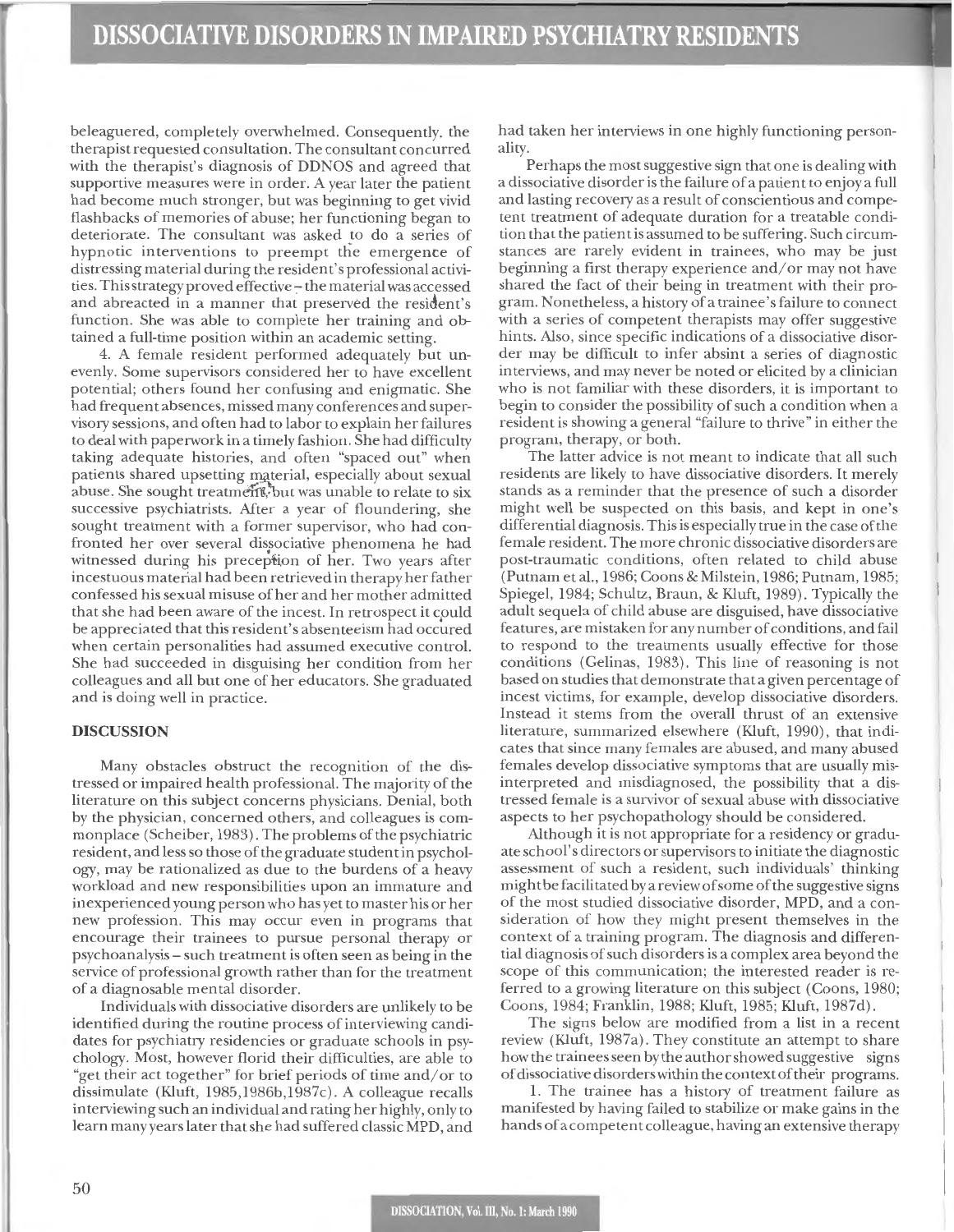career at a relatively young age, having seen a number of therapists, having sought out fringe practitioners, and/ or having been unable to connect with a therapist despite his or her own perception that therapy is advisable. Trainees will often be quite candid about their therapy careers unless their program devalues their seeking psychotherapy.

. . <sup>~</sup>

2. Trainees may, from direct knowledge of which diagnoses they were given or by describing their having been exposed to very different therapy approaches, indicate that they were given many different diagnoses. Many dissociative disorder patients are given several other diagnoses before their dissociative disorder is recognized (Bliss, 1980; Putnam et al. , 1986; Ross, 1989; Coons et al., 1988; Coons & Milstein, 1986; Kluft, 1985; Putnam et al., 1984).

3. The presence of concurrent psychiatric and somatic symptoms is characteristic of such individuals (Bliss, 1980; Putnam et al., 1986; Ross, 1989; Coons et al., 1988; Coons & Milstein, 1986; Kluft, 1985; Putnam et al., 1984). The troubled trainee with psychosomatic complaints is suspect.

4. Patients with MPD and MPD-like conditions are characterized by fluctuating symptoms and an inconsistent level of function (see case 4 above). This results from the switching of the personalities and their differential levels of function and behavioral styles. This may be expressed in discrepant evaluations of the trainee by different supervisors and/ or on different rotations; sometimes supervisors' evaluations make it clear that they were confused by the resident. Supervisors often note that the trainee does a very different quality of work with different patients or types of patients. This is because some patients and conditions raise anxieties that prompt switching and the use of dissociative defenses, while others do not. One generally outstanding resident whose abusive father had been intermittently psychotic became depersonalized in her work with psychotic men; another was superb in dealing with the affective disorders, but had panic attacks while working with patients who had been sexually traumatized.

5. Severe pain syndromes, especially headaches that are rather refractory, are typical of these patients. Headaches are by no means specific for dissociative phenomena, but are found in the majority of MPD patients (Bliss, 1980; Putnam et al., 1986; Ross, 1989; Coons et al., 1988; Coons & Milstein, 1986). They often are indicators of either severe conflict among the personalities or the incipient emergence of painful material. Other pain syndromes may reflect the somatic aspects of a painful experience (Kluft, in press; Braun, 1988a, 1988b). One resident's chronic abdominal pain was relieved after the abreaction of a deeply repressed incest-rape.

6. The presence of some form of amnesia may be an indicator. Many of the trainees whom I saw were conspicuous for their forgetting to attend scheduled activities or for arriving late. Although forgetfulness is very characteristic, it must be emphasized that this is a finding without diagnostic specificity in trainees, and is more commonly associated with preoccupation with their work-load or with passive-aggressive traits than with dissociative disorders.

7. Although most individuals with dissociative disorders who are capable of entering a residency or graduate school

in psychology and escaping detection in a demanding professional environment are excellent dissimulators, a minority (four) of the twelve residents and two of the graduate students in psychology had been told by others of behaviors that they themselves had forgotten, and/or of observable changes in their face, voice, and behavioral style. Such incidents were often rationalized, with noteworthy ingenuity. One trainee, after several such embarrassing confrontations, consciously adopted the strategy of coming in with dramatically different make-up, hair-style, and clothing every day, so that colleagues and supervisors became accustomed to seeing her in many drastically different ways. She ingenuously maintained that she was "into clothes and things."

8. Auditory hallucinations are characteristic of MPD (Putnam et al., 1986; Ross et al., 1989; Kluft, 1985; Kluft, l987b) . Two of the twelve residents and one graduate student had approached a trusted supervisor or teacher in a state of terror, and confided that they were hearing voices and feared that they were going psychotic. Unfortunately, they were assumed to be having genuine psychotic episodes, and became involved in treatments that failed to address their difficulties. Eight of the others had heard voices, but had withheld this at first, fearing that to acknowledge it would mean the end of their careers. It is useful to bear in mind that most MPD patients suffer auditory hallucinations (of traumatic flashbacks or the voices of other alters), but that in 80% of the cases they are heard as emanating from within the head (Kluft, 1987a, 1987b).

, 9. Many patients with MPD or allied conditions at times use the first person plural or refer to themselves in the third person. Such idiosyncrasies of expression should raise one's index of suspicion.

10. Increasing numbers of individuals are rather open about their backgrounds of child abuse, expecially incest. The distressed trainee who openly avows such experiences deserves consideration for referral to someone with the expertise in the areas of abuse and dissociative disorders.

The treatment of the trainee suffering a dissociative disorder is too broad a topic for the current communication; a review (Kluft, 1987a) and two recent books (Braun 1986; Putnam, 1989) are excellent resources. The issue of therapist selection and referral for a trainee who has or who is suspected to have a dissociative disorder is a thorny matter. Many excellent therapists are unfamiliar with these conditions; in some areas no person with specific expertise is available. The outcome studies available (Coons, 1986; Kluft, 1984; Kluft, 1986a) demonstrate that the prognosis for MPD patients in the hands of those who are very experienced with MPD is much more optimistic than it is for those treated by therapists who are encountering their first case. The choice of a therapist may be a difficult one. My own experience may not be extensive enough to serve as the basis for generalizations, but it indicates that if a therapist who is experienced with dissociative disorders is not available, it is critical that the therapist be someone who is willing to learn the therapeutic approaches that have proven useful with such patients rather than attempt to fit the patient to the procrustian bed of his or her preferred models and theories. For example, it is clear that although many MPD patients recover in thera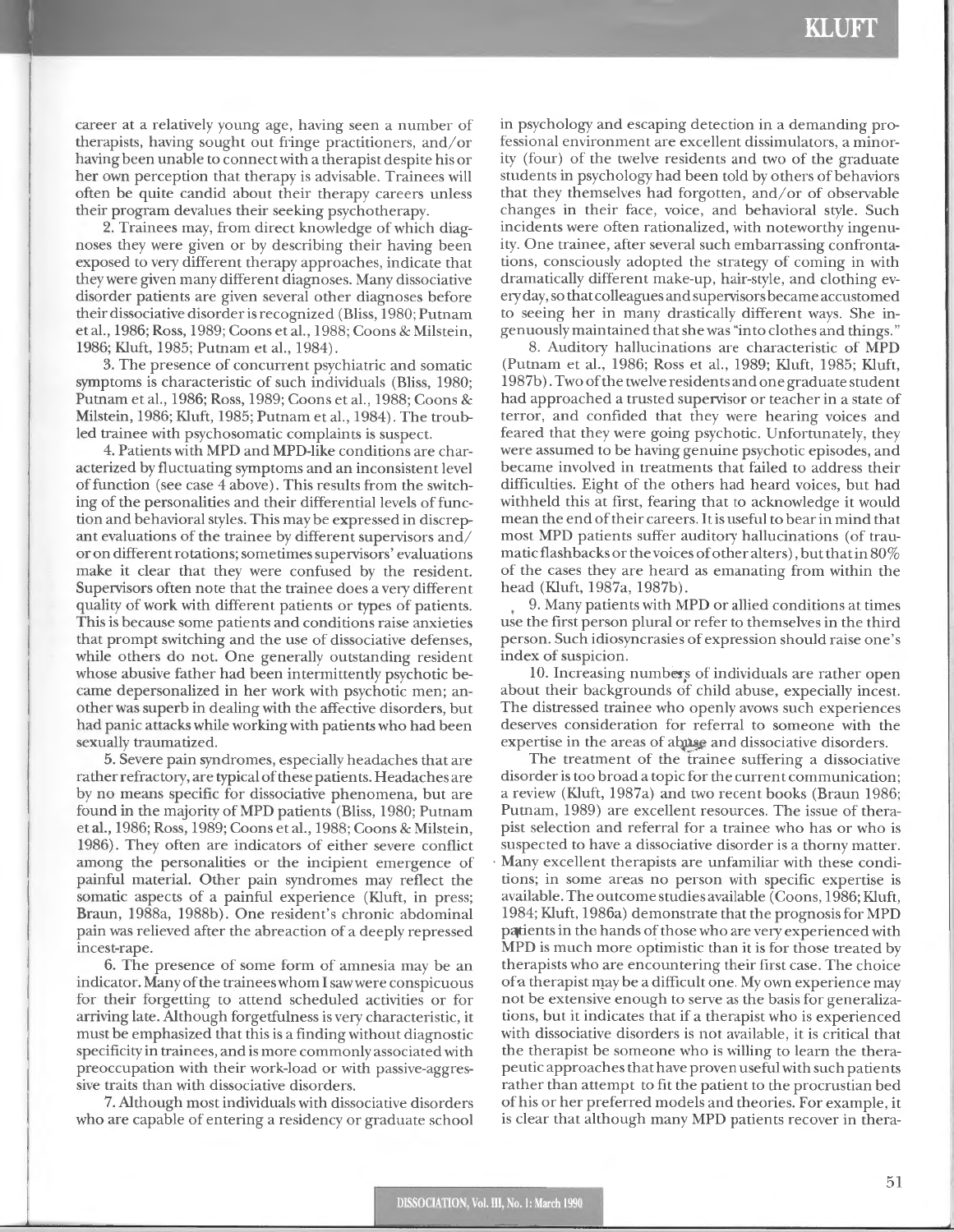pies that do not involve hypnosis, hypnosis has been demonstrated to be an invaluable adjunct to the treatment of such patients (Braun, 1986; Coons, 1986; Kluft, 1985, 1986a; Putnam, 1989). Therefore it is sensible to ensure that the therapist of such a trainee either knows hypnosis or is willing to learn it. Treatments that fail to address the dissociative psychopathology are incomplete at best, and often are associated with clinical deterioration (Kluft, 1985).

The treatment of the trainee with a dissociative disorder who is able to continue in training should be treated in accord with the principles established for preserving the function of "the high functioning MPD patient" (Kluft, 1986b). Preservation of function should take priority over rapidity of results, and the therapist must be prepared to manage the occasional crisis and/or the emergence of unsettling material with additional and/or longer sessions. Because young professionals with dissociative disorders are fearful of failing their own patients and indeed have weighty responsiblities, reassurance of telephone access to the therapists is vital. I have not encountered any abuse of my accessibility by residents and psychology graduate students with dissociative disorders. For example, a resident on call was called to the emergency ward to evaluate the victim of an incest rape. Herself the victim of a similar experience, she became panicky during the interview, began to have flashbacks, and feared switching into another alter or having a fugue. She calmed rapidly as she explained her plight to me over the telephone, and completed her night on duty uneventfully.

l have made efforts to see such trainees at the beginning or end of the day, or on weekends, in order to buffer their therapy from their patient responsibilities. Also, when dealing with difficult material, I take special efforts to effect restabilization by the end of the session. I also find it helpful to discourage electives and rotations that will impose and intensify any unnecessary stress upon the trainee, whose own dissociative defenses may limit his or her ability to anticipate the degree of difficulty to which he or she may be exposed. For example, one resident who was an incest survivor was dissuaded with difficulty from electing a rotation in which she would have spent much of her time working with sex offenders. In retrospect she was able to see that such a selection would have exposed her to intolerable stressors.

Because such trainees may have times during which they function rather poorly, it is useful if they can arrange with their programs to use their sick leave and vacation time flexibly. Those trainees who know that they can take off a brief period of time when they are under extreme duress are usually very relieved by this knowledge, and rarely have had to do so. It is a far more difficult situation when a resident or graduate student who is transiently compromised knows that it is not possible to take off a day or so to restabilize without suffering adverse consequences.

This brief report documents the occurrence of dissociative disorders in psychiatric residents and graduate students in psychology. Hopefully it will serve an alerting function. When highly motivated high functioning dissociative disorder patients enter treatment with therapists who are familiar with these conditions, their prognosis is good (Kluft, 1986a,

1986b). Confidentiality precludes a detailed follow-up of the trainees discussed in this article. However, virtually all of those who entered treatment with psychotherapists already experienced with dissociative disorder patients were able to continue or complete their professional education and to make substantial gains in their function and quality of life. The prompt recognition and treatment of these conditions in mental health trainees is much to be desired.  $\blacksquare$ 

#### **REFERENCES**

Bliss, E.L. (1980). Multiple personalities: A report of 14 cases with implications for schizophrenia and hysteria. Archives of General *Psyrhia!ly,* 37, 1388-1397.

Bliss, E.L. ( 1988). Commentary: Professional skepticism about multiple personality. Journal of Nervous and Mental Disease, 176, 533-534.

Braun, B.G. (Ed.).(1986). *Treatment of multiple personality disorder.* \1\'ashington, DC: American Psychiatric Press.

Braun, B.G. (1988a). The BASK (behavior, affect, sensation, knowledge) model of dissociation. *DISSOCIATION*, 1 (1), 4-23.

Braun, B.G. (l988b). The BASK model of dissociation: Clinical applications. *DISSOCIATION,* I (2), 24-23.

Coons, P.M. ( 1980). Multiple personality: Diagnostic considerations. *Journal of Clinical Psychiatry*, 41, 330-336.

Coons, P.M. (1984). The differential diagnosis of multiple personality: A comprehensive review. *Psychiatric Clinics of North America*, 7, 51-68.

Coons, P.M. (1986). Treatment progress in 20 patients with multiple personality disorder. *journal ofNemous and MentalDiseast,* 174, 715-721, 1986.

Coons, P.M., Bowman, E.S., Milstein, V. (1988). Multiple personality disorder: A clinical im·estigation of 50 cases. *Journal of Nemous and Mental Disease,* 176, 519-529.

Coons, P.M., Milstein, V. (1986). Psychosexual disturbances in multiple personality: Characteristics, etiology, and treatment. Journal *ofCliniml Psyrhiat1y,* 47, 106-110.

Dell, P.F. (1988). Professional skepticism about multiple personality. Journal of Nervous and Mental Disease, 176, 528-531.

Franklin ,]. ( 1988). Diagnosis of covert and subtle forms of multiple personality disorder through dissociative signs. *DISSOCIATION*,  $1(2)$ , 27-33.

Gelinas, A. (1983). The persisting negative effects of incest. *Psychiatry*, 46, 312-332.

Hilgard, E.R. (1988). Commentary: Professional skepticism about multiple personality. *Journal of Nervous and Mental Disease*, 176, 532. Kluft, R.P. (1984). Treatment of multiple personality disorder. Psychiatric Clinics of North America, 7, 9-29.

Kluft, R.P. (1985). The natural history of multiple personality disorder. In R.P. Kluft (Ed.), *Childhood antecedents of multiple per*sonality. Washington, DC: American Psychiatric Press.